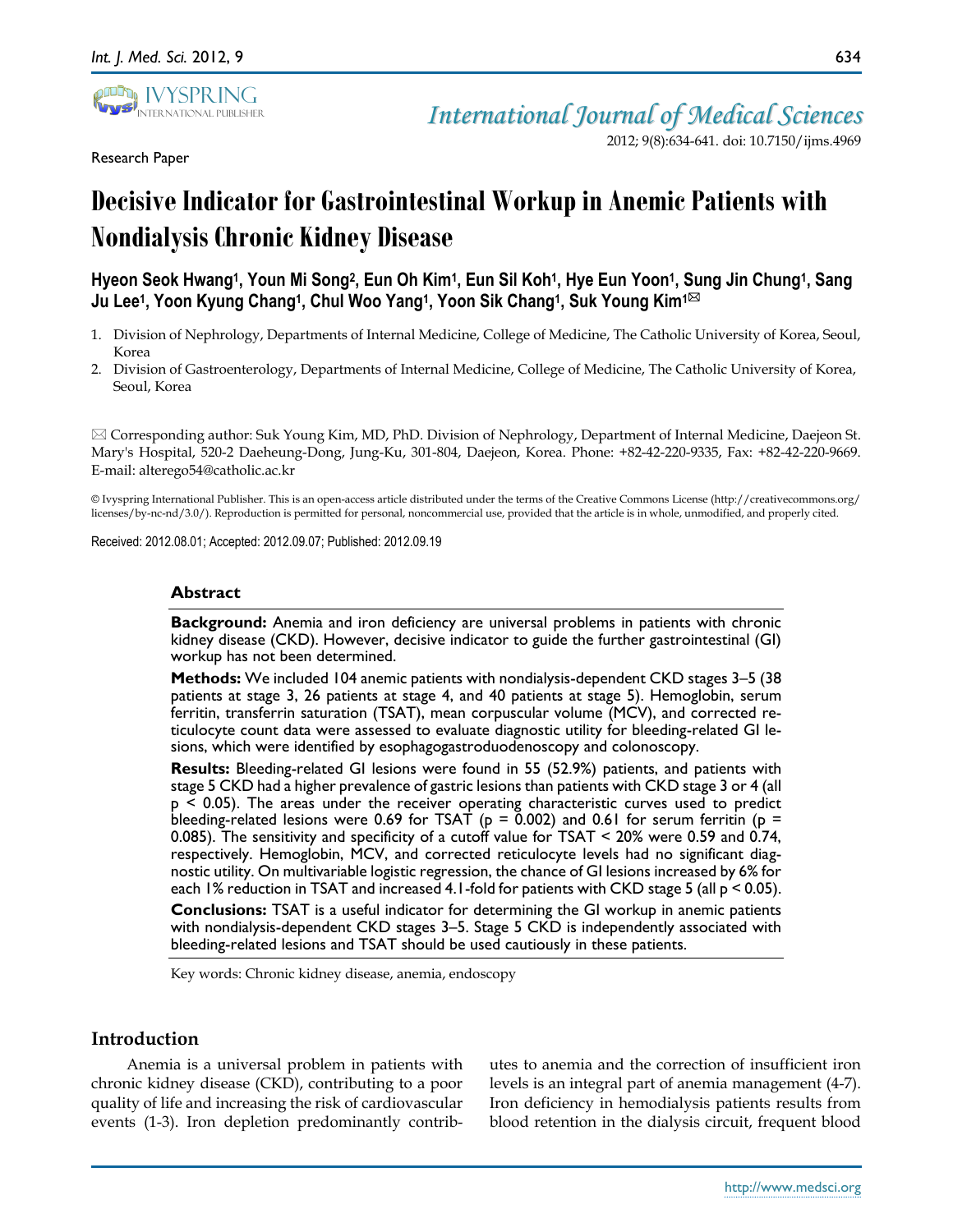testing, access bleeding, and surgical blood loss. Although iron deficiency is also a common disorder in patients with CKD stages 3–5 not undergoing dialysis therapy, most of these factors are either not present in these patients or are present to a lesser degree (6-9). Therefore, a diagnosis of iron deficiency anemia should entrain an evaluation of any sources of blood loss.

In patients without renal dysfunction, serum ferritin < 15 ng/mL is the most powerful indicator of iron deficiency (10). Low levels of serum iron, increased total iron-binding capacity, and transferrin saturation usually appear to be associated with iron deficiency anemia and hypochromasia, together with an increased reticulocyte count (11). In this setting, iron deficiency is presumed to result from gastrointestinal (GI)-tract blood loss, so upper and lower GI studies should be considered, unless there is a history of significant overt non-GI blood loss (12, 13). However, there is little information about the decisive indicators that can guide the further diagnostic GI workup in patients with CKD. There have also been few comparative studies of peripheral iron, red blood cells, and reticulocyte indices in the prediction of bleeding-related GI lesions.

Therefore, we evaluated the diagnostic utility of peripheral iron, red blood cells, and reticulocyte indices for bleeding-related GI lesions. We looked for useful indicators that can guide the GI workup in anemic patients with nondialysis-dependent CKD stages 3–5, and also interested in establishing critical information about the diagnostic utility of these indicators in different stages of CKD.

# **Materials and Methods**

# **Patients and selection criteria**

This study was approved by the Institutional Review Board of our centers (XC12RIMI0032D). We identified 142 anemic patients with nondialysis-dependent CKD stages 3–5 at Daejeon and Yeouido St. Mary`s hospital from February 2005 to December 2011, who were naïve for iron and erythropoiesis-stimulating agents and had undergone both esophagogastroduodenoscopy (EGD) and colonoscopy. Anemia was defined as a serum hemoglobin concentration  $\leq 12.0$  g/dL for women and  $\leq 13.5$  g/dL for men. The estimated glomerular filtration rate, calculated using the abbreviated Modification of Diet in Renal Disease formula, was used for CKD staging (14). All premenopausal women eligible for this study were referred to an obstetrician/gynecologist, and we identified no definite bleeding lesions among them.

Patients with recent blood transfusions  $(n = 1)$ , active infectious conditions ( $n = 17$ ), obvious sources of active GI bleeding  $(n = 4)$ , cancer  $(n = 5)$ , iron overload (ferritin > 800 ng/mL, n = 6), hematological disease affecting anemia ( $n = 4$ ), or liver cirrhosis ( $n = 1$ ) 1) were excluded. No patient had severe hyperparathyroidism (intact parathyroid hormone > 800 pg/mL). Finally, a total of 104 anemic patients with CKD stages 3–5 were enrolled in this study.

#### **Laboratory measurements**

We examined the hematological and biochemical variables that had been recorded within three months of the index EGD and colonoscopy. The examined data included the demographic data, hemoglobin, hematocrit, serum ferritin, serum iron, total iron-binding capacity, mean corpuscular volume (MCV), mean cell hemoglobin (MCH), mean corpuscular hemoglobin concentration (MCHC), and reticulocyte count. The transferrin saturation (TSAT) index was calculated as the percentage of serum iron in the total serum iron-binding capacity. The corrected reticulocyte count was calculated as the reticulocyte count multiplied by the hematocrit, divided by 45.

# **Definition of bleeding-related GI lesions on EGD and colonoscopy**

We investigated the EGD and colonoscopy findings for each patient, which had been made within three months interval. All EGD and colonoscopy procedures were performed either by gastroenterology fellows with a gastroenterologist present or by a gastroenterologist alone. Informed consent was obtained from all patients before EGD and colonoscopy. The EGD findings considered to be important sources of GI blood loss included: esophagitis with erosions or ulceration involving at least 5 mm of the mucosal surface of the esophagus; multiple erosive gastritis or duodenitis; severe hemorrhagic gastritis/duodenitis; gastric or duodenal ulcers larger than 0.5 cm in diameter; carcinoma; angiodysplasia; portal hypertensive gastropathy; gastric polyps of more than 1 cm in diameter; and single angioectasias larger than 8 mm in diameter or more than two angioectasias 5 mm in diameter. Hiatal hernia and esophageal varices were not considered to be sources of blood loss. The following lesions were considered to be sources of GI blood loss on colonoscopy: colorectal cancer; one or more polyps more than 1 cm in diameter; colonic ulcer; active colitis; inflammatory bowel disease; and vascular ectasia (as described above). Hemorrhoids and diverticula were not considered to be sources of GI bleeding (15-19).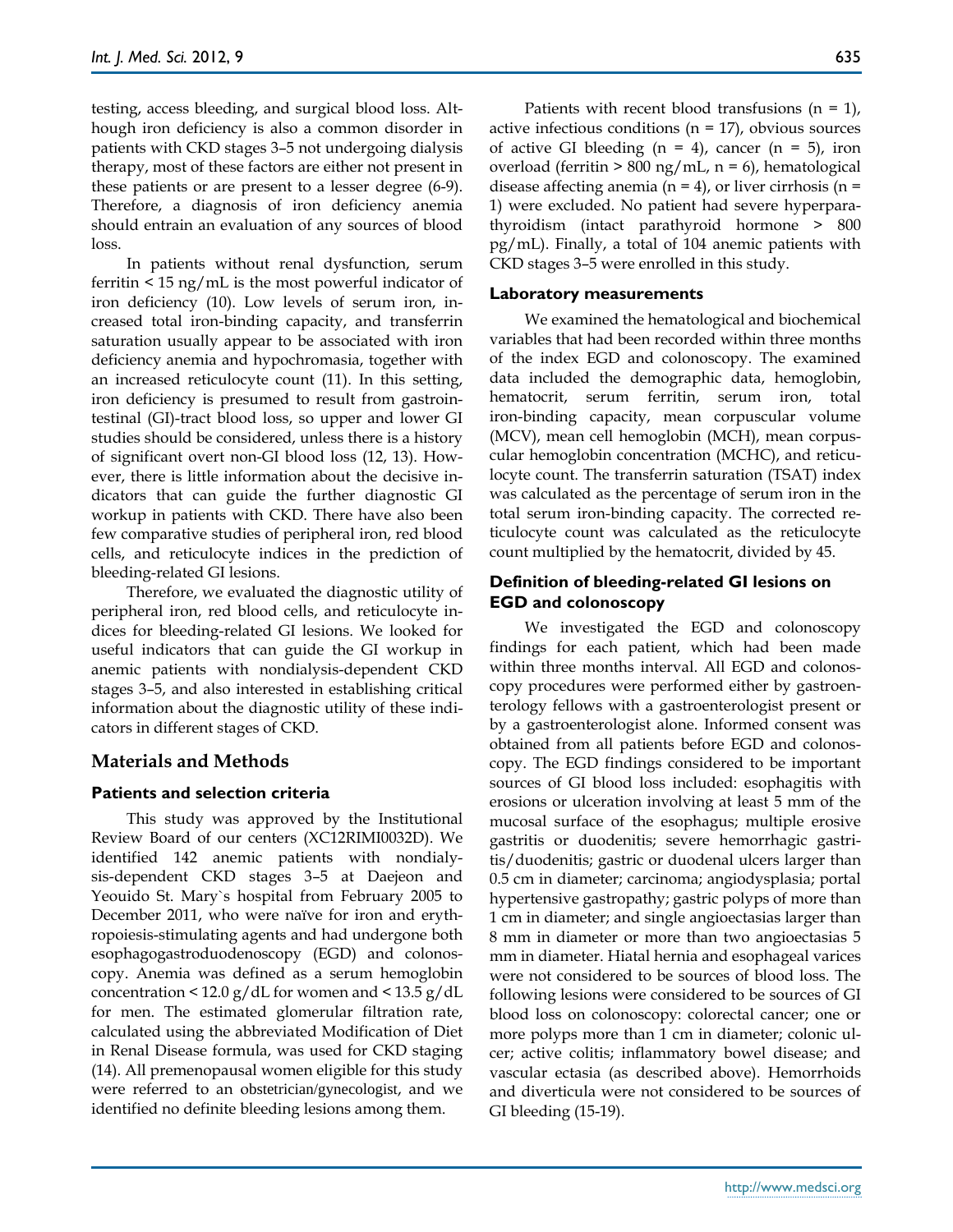#### **Statistical analyses**

The data are expressed as the mean  $\pm$  SD unless otherwise indicated. Differences in continuous variables were compared using a *t* test or ANOVA, and differences in categorical variables were compared using a  $\chi^2$  test. Receiver operating characteristic (ROC) curves were created with bleeding-related lesions in the GI tract (present *versus* absent) as the dichotomous variable and peripheral iron indices and hematological variables as the continuous variables. The effect of combining TSAT and serum ferritin was also tested by analysis of the ROC curve (20). A univariate analysis followed by multivariate binary logistic regression was used to analyze the relationships between GI lesions and the relevant parameters. A p value < 0.05 was considered statistically significant, and the statistical analysis was performed using the SPSS v.16.0 software package (SPSS Inc., Chicago, IL).

#### **Results**

### **Patient characteristics**

CKD severity was stage 3 in 38 (36.5%) patients, stage 4 in 26 (25.0%) patients, and stage 5 in 40 (38.5%) patients. The baseline demographic and clinical characteristics of the study subjects, stratified by CKD stage, are listed in Table 1. Age, proportion of males, body size and baseline laboratory data did not differ between the three CKD stages. However, hemoglobin, hematocrit and serum ferritin was significantly different between patients with CKD stage 3 and with CKD stage 5.

#### **Bleeding-related GI lesions on endoscopy**

Of the total patients, 55 (52.9%) had lesions consistent with GI bleeding, and upper GI lesions (esophageal, gastric and duodenal lesions) were identified in 41 patients (39.4%) (Table 2). The stomach was the most frequently involved site and erosive gastritis was the most common lesion. The prevalence of esophageal and duodenal lesions did not differ between the patients with CKD stages 3–5. However, gastric lesions were found more frequently in patients with CKD stage 5 than in patients with CKD stage 3 or 4. Colonic lesions were identified in 24 patients (23.1%). The most common lesion was a colonic polyp of more than 1 cm. The prevalence of colonic lesions did not differ between patients with CKD stages 3–5  $(p = 0.535)$ .

#### **Table 1.** Baseline characteristics of anemic CKD patients

|                                          | CKD stage       |                 |                  |              |
|------------------------------------------|-----------------|-----------------|------------------|--------------|
|                                          | 3               | $\overline{4}$  | 5                | $\mathbf{P}$ |
| Age (years)                              | 63.9±11.8       | $65.1 \pm 12.6$ | $63.8 \pm 13.8$  | 0.831        |
| Male $(\%)$                              | 15(39.5)        | 13(50.0)        | 24(60.0)         | 0.194        |
| Height (cm)                              | 156.6±8.6       | 158.4±8.4       | $161.0\pm8.6$    | 0.113        |
| Weight (kg)                              | 59.1±10.3       | $61.7 + 9.4$    | $60.5 \pm 10.0$  | 0.599        |
| eGFR (mL/min per $1.73$ m <sup>2</sup> ) | $43.3 \pm 10.0$ | $22.2 \pm 3.5$  | $8.8{\pm}4.0$    | < 0.001      |
| Hemoglobin $(g/dL)$                      | $10.1 \pm 1.8$  | $9.7 \pm 1.5$   | $8.7 \pm 1.9$    | 0.003        |
| Hematocrit (%)                           | $30.5 \pm 5.2$  | 28.8±4.6        | $25.9 \pm 5.5$   | 0.001        |
| MCV(f)                                   | $89.2 \pm 8.6$  | $89.4{\pm}6.3$  | $91.9 \pm 5.0$   | 0.166        |
| MCH (pg)                                 | $29.6 \pm 3.6$  | $30.0 \pm 2.2$  | $30.9 \pm 1.7$   | 0.102        |
| $MCHC$ (%)                               | $33.1 \pm 1.7$  | $33.6 \pm 1.0$  | $33.6 \pm 1.2$   | 0.292        |
| Iron $(\mu g/dL)$                        | 48.4±27.8       | 53.9±24.2       | 55.6±24.4        | 0.533        |
| TIBC $(\mu g/dL)$                        | 228.3±58.9      | 247.5±63.5      | $223.0 \pm 62.5$ | 0.355        |
| $TSAT$ (%)                               | 22.0±12.1       | $22.6 \pm 11.0$ | $25.0 \pm 10.8$  | 0.487        |
| Ferritin (ng/mL)                         | 152.5±106.8     | 188.1±162.0     | 251.8±169.8      | 0.035        |
| Corrected reticulocyte count (%)         | $0.81 \pm 0.42$ | $0.96 \pm 0.55$ | $0.68 \pm 0.35$  | 0.089        |

CKD, chronic kidney disease; eGFR, estimated glomerular filtration rate; MCV, Mean corpuscular volume; MCH, mean corpuscular hemoglobin; MCHC, Mean corpuscular hemoglobin concentration; TIBC, total iron-binding capacity; TSAT, transferrin saturation index.

\*P < 0.05 vs. CKD stage 3, \*\*P < 0.05 vs. CKD stage 4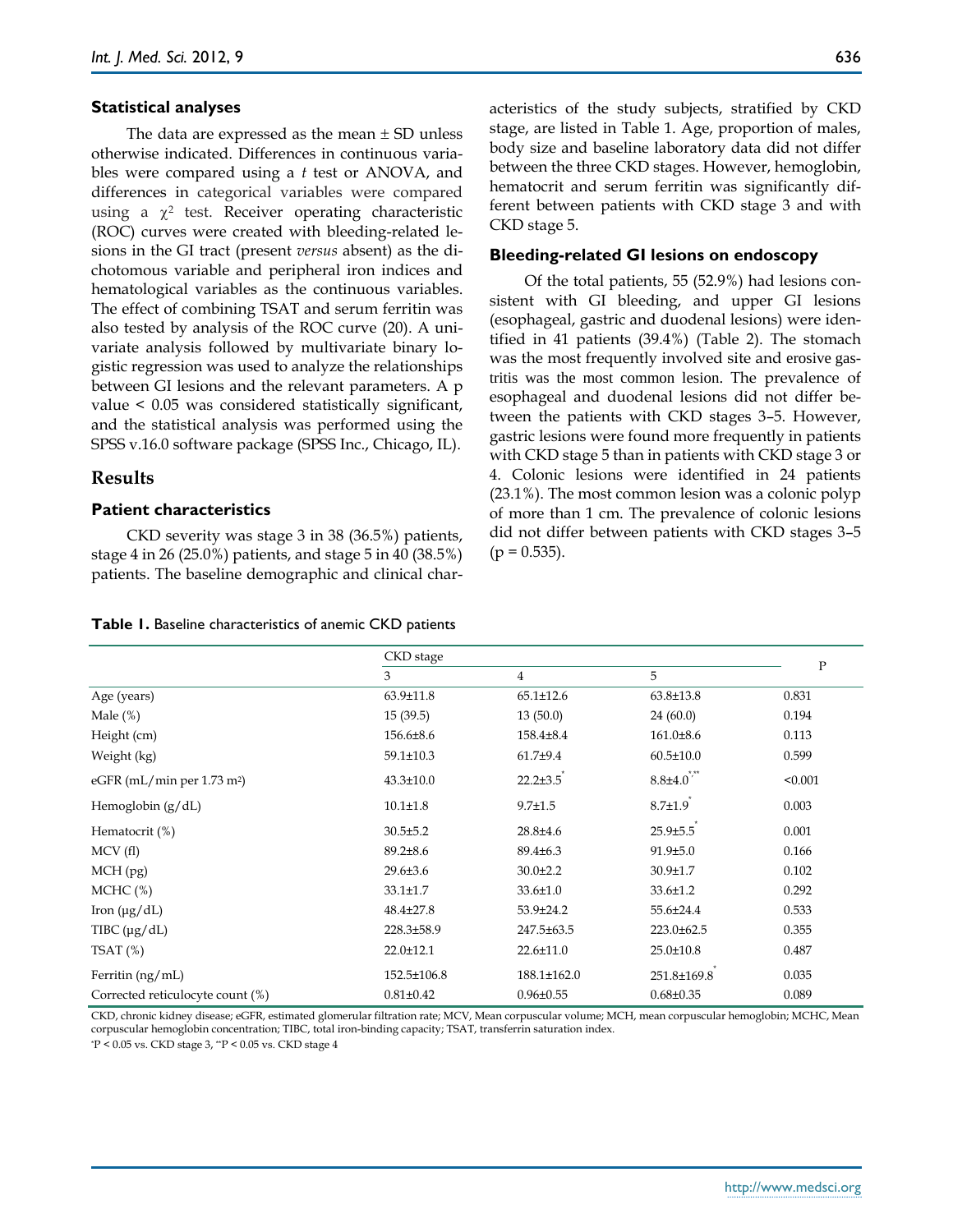**Table 2.** Prevalence of bleeding-related GI lesions identified by endoscopy

|                                     |           | CKD stage        |                  |                  | $\mathbf{P}$ |
|-------------------------------------|-----------|------------------|------------------|------------------|--------------|
|                                     | Total     | 3                | $\overline{4}$   | 5                |              |
| Esophageal lesion (%)               | 4(3.8)    | 1(2.6)           | 1(3.8)           | 2(5.0)           | 1.00         |
| Erosive esophagitis $(\%)$          | 2(1.9)    | $\boldsymbol{0}$ | 1(3.8)           | 1(2.5)           | 0.716        |
| Ulcer $(\%)$                        | 2(1.9)    | 1(2.6)           | $\boldsymbol{0}$ | 1(2.5)           | 1.00         |
| Gastric lesion (%)                  | 36 (34.6) | 10(26.3)         | 6(23.1)          | 20(50.0)         | 0.032        |
| Ulcer $(\%)$                        | 5(4.8)    | 1(2.6)           | 1(3.8)           | 3(7.5)           | 0.641        |
| Erosive gastritis (%)               | 18(17.3)  | 5(13.2)          | 3(11.5)          | 10(25.0)         | 0.265        |
| Hemorrhagic gastritis (%)           | 8(7.7)    | 1(2.6)           | 2(7.7)           | 5(12.5)          | 0.302        |
| Polyp $(\%)$                        | 4(3.8)    | 2(5.3)           | 1(3.8)           | 1(2.5)           | 0.832        |
| Vascular ectasia                    | 1(1.0)    | 1(2.6)           | $\boldsymbol{0}$ | $\boldsymbol{0}$ | 0.615        |
| Portal hypertensive gastropathy (%) | 1(1.0)    | $\boldsymbol{0}$ | $\mathbf{0}$     | 1(2.5)           | 1.00         |
| Duodenal lesion (%)                 | 12(11.5)  | $\mathbf{1}$     | 5(19.2)          | 6(15.0)          | 0.094        |
| Ulcer $(\%)$                        | 11(10.6)  | 1(3.2)           | 6(27.3)          | 4(10.0)          | 0.057        |
| Erosive duodenitis (%)              | 2(1.9)    | 1(2.6)           | 1(3.8)           | $\mathbf{0}$     | 0.522        |
| Hemorrhagic duodenitits (%)         | 2(1.9)    | $\boldsymbol{0}$ | $\mathbf{0}$     | 2(5.0)           | 0.338        |
| Colonic lesions (%)                 | 24(23.1)  | 9(23.7)          | 4(15.4)          | 11(27.5)         | 0.535        |
| Polyp $(\%)$                        | 12(11.5)  | 4(10.5)          | 3(11.5)          | 5(12.5)          | 1.00         |
| Colitis $(\%)$                      | 8(7.7)    | 3(7.9)           | $\boldsymbol{0}$ | 5(12.5)          | 0.187        |
| Ulcer $(\%)$                        | 3(2.9)    | $\boldsymbol{0}$ | 1(3.8)           | 2(5.0)           | 0.466        |
| Cancer (%)                          | 3(2.9)    | 3(7.9)           | $\boldsymbol{0}$ | $\mathbf{0}$     | 0.061        |

GI, gastrointestinal; CKD, chronic kidney disease.

*\** P < 0.05 vs. CKD stage 3, \*\*P < 0.05 vs. CKD stage 4

## **Diagnostic utility of iron indices and hematological variables for bleeding-related GI lesions**

ROC curves were plotted to evaluate the diagnostic utility of peripheral iron, red blood cell, and reticulocyte indices for any endoscopic lesion consistent with blood loss (Figure 1). The area under the ROC curve (AUC) for TSAT was 0.69 (95% confidence interval (CI), 0.57–0.78) and was significantly higher than the indeterminate value of  $0.5$  ( $p = 0.002$ ). The best cutoff threshold of TSAT for GI lesions was 21.0% (sensitivity, 0.67, specificity, 0.72) and the odds ratio for this cutoff value was 2.39. The AUC for serum ferritin was 0.61 (95% CI, 0.50–0.71), with marginal statistical significance ( $p = 0.085$ ). The combination of TSAT and serum ferritin had an AUC of 0.70 (95% CI, 0.59–0.80,  $p = 0.001$ ). We also evaluated the diagnostic accuracy of hemoglobin, corrected reticulocyte count, MCV, MCH, and MCHC levels in identifying anemic GI lesions, but none of these variables had a significant AUC value.

To estimate the clinically relevant thresholds for TSAT, serum ferritin, and their combination, the sensitivity, specificity, and positive and negative predictive values of these indices were calculated for different cutoff levels (Table 3). Several cutoff values for TSAT and serum ferritin yielded a reasonable trade-off between sensitivity and specificity. The sensitivity and specificity achieved with a cutoff value for TSAT < 20% were 0.59 (95% CI, 0.42–0.74) and 0.74 (95% CI, 0.59–0.87), respectively. For the combination of TSAT and serum ferritin, cutoff values of TSAT < 20% or serum ferritin level < 75 ng/mL provided useful diagnostic accuracy, as follows: sensitivity 0.68 (95% CI, 0.51–0.81), specificity 0.70 (95% CI, 0.53–0.82), positive predictive value of 0.68 (95% CI, 0.51–0.81), and negative predictive value of 0.70 (95% CI, 0.53–0.83).

## **Impact of CKD stage 5 on prediction for bleeding-related GI lesions**

We used multivariable logistic regression to evaluate the independent predictors for bleeding-related GI lesions. The final model included TSAT, serum ferritin, and stage 5 CKD (Table 4). TSAT and stage 5 CKD made a significant contribution to the detection of bleeding-related GI lesions. The chances of GI lesions increased by 6% for each 1% reduction in TSAT, and patients with CKD stage 5 had a 4.1-fold greater risk of endoscopic lesions than that of patients with CKD stages 3 and 4.

We compared the diagnostic usefulness of a cut-off value for TSAT of < 20% between patients with CKD stages 3–5 (Figure 2). The specificity and positive predictive value were both in the range 0.65–0.75, and did not differ between stages CKD 3–5. However, the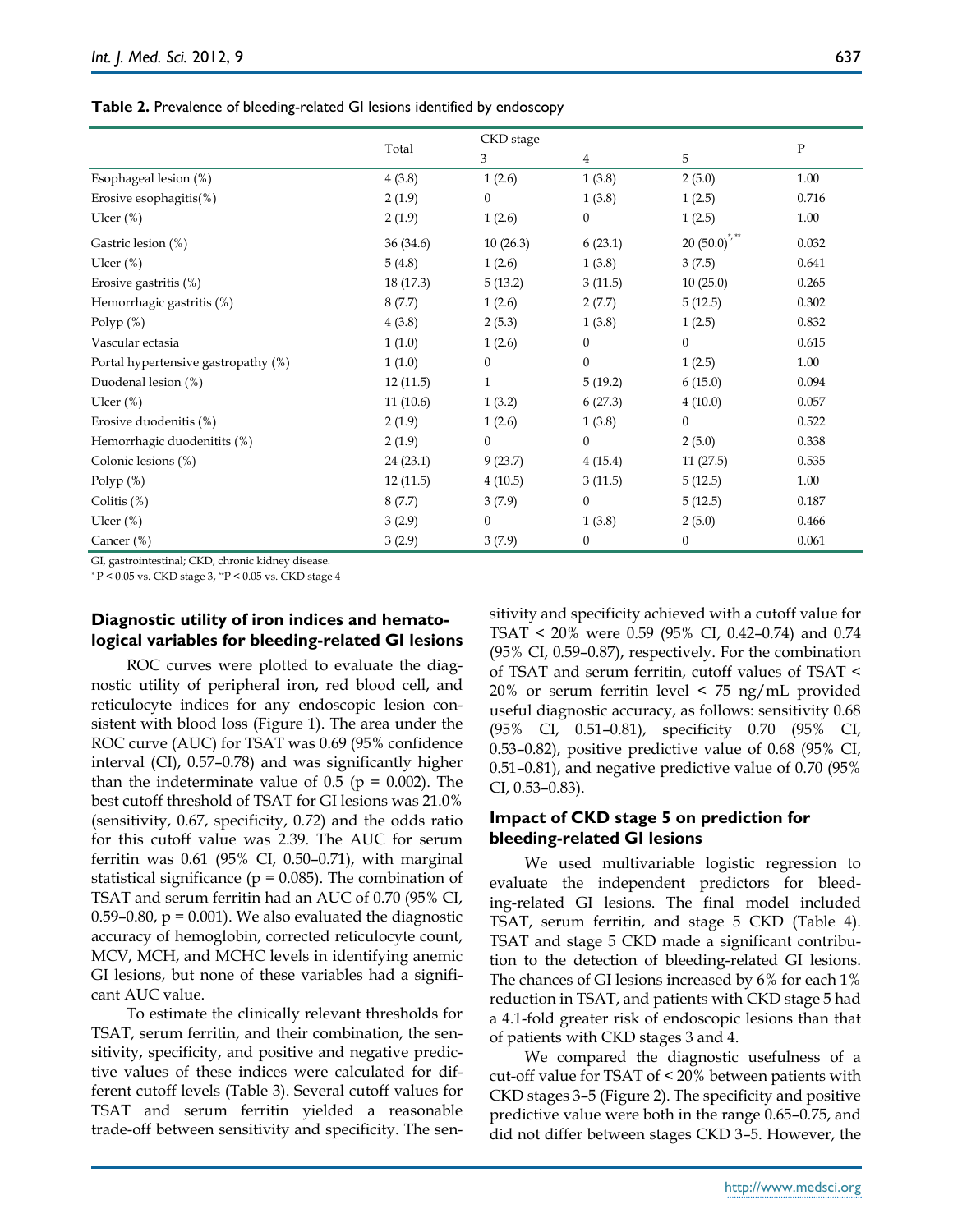sensitivity and negative predictive value were poor in patients with CKD stage 5 (0.47 and 0.50, respectively), and were significantly lower than those of patients with CKD stage 3 ( $p = 0.032$  for sensitivity and  $p =$ 0.034 for negative predictive value).



**Figure 1.** Receiver-operating characteristic curve of TSAT, serum ferritin and their combination (TSAT + serum ferritin) to predict bleeding-related GI lesions. The area under the ROC curve was 0.69 for TSAT (95% CI, 0.57-0.78; P = 0.002), 0.61 for serum ferritin (95% CI, 0.50-0.71, P = 0.085) and 0.70 for combination of TSAT and serum ferritin (95% CI, 0.59-0.80, P = 0.001).

**Table 3.** Clinically relevant thresholds for TSAT, serum ferritin, and their combinations to predict bleeding-related GI lesions

|                                              | Sensitivity     | Specificity     | Positive predictive value | Negative predictive value |
|----------------------------------------------|-----------------|-----------------|---------------------------|---------------------------|
| <b>TSAT &lt;15%</b>                          | 0.38            | 0.86            | 0.71                      | 0.61                      |
|                                              | $(0.23 - 0.56)$ | $(0.72 - 0.95)$ | $(0.48 - 0.89)$           | $(0.47 - 0.73)$           |
| $TSAT < 20\%$                                | 0.59            | 0.74            | 0.68                      | 0.67                      |
|                                              | $(0.42 - 0.74)$ | $(0.59 - 0.87)$ | $(0.50 - 0.83)$           | $(0.52 - 0.80)$           |
| TSAT < 25%                                   | 0.74            | 0.60            | 0.63                      | 0.72                      |
|                                              | $(0.58 - 0.87)$ | $(0.44 - 0.75)$ | $(0.48 - 0.77)$           | $(0.55 - 0.86)$           |
| TSAT <20 % or ferritin < $50 \text{ ng/mL}$  | 0.58            | 0.74            | 0.68                      | 0.65                      |
|                                              | $(0.41 - 0.73)$ | $(0.59 - 0.87)$ | $(0.50 - 0.83)$           | $(0.50 - 0.78)$           |
| TSAT <20 % or ferritin < $75 \text{ ng/mL}$  | 0.68            | 0.70            | 0.68                      | 0.70                      |
|                                              | $(0.51 - 0.81)$ | $(0.54 - 0.83)$ | $(0.51 - 0.81)$           | $(0.54 - 0.83)$           |
| TSAT <20 % or ferritin < $100 \text{ ng/mL}$ | 0.68            | 0.63            | 0.63                      | 0.68                      |
|                                              | $(0.51 - 0.81)$ | $(0.47 - 0.77)$ | $(0.47 - 0.77)$           | $(0.51 - 0.81)$           |

95% confidence interval presented in parenthesis. GI, gstrointestinal; TSAT, transferrin saturation index.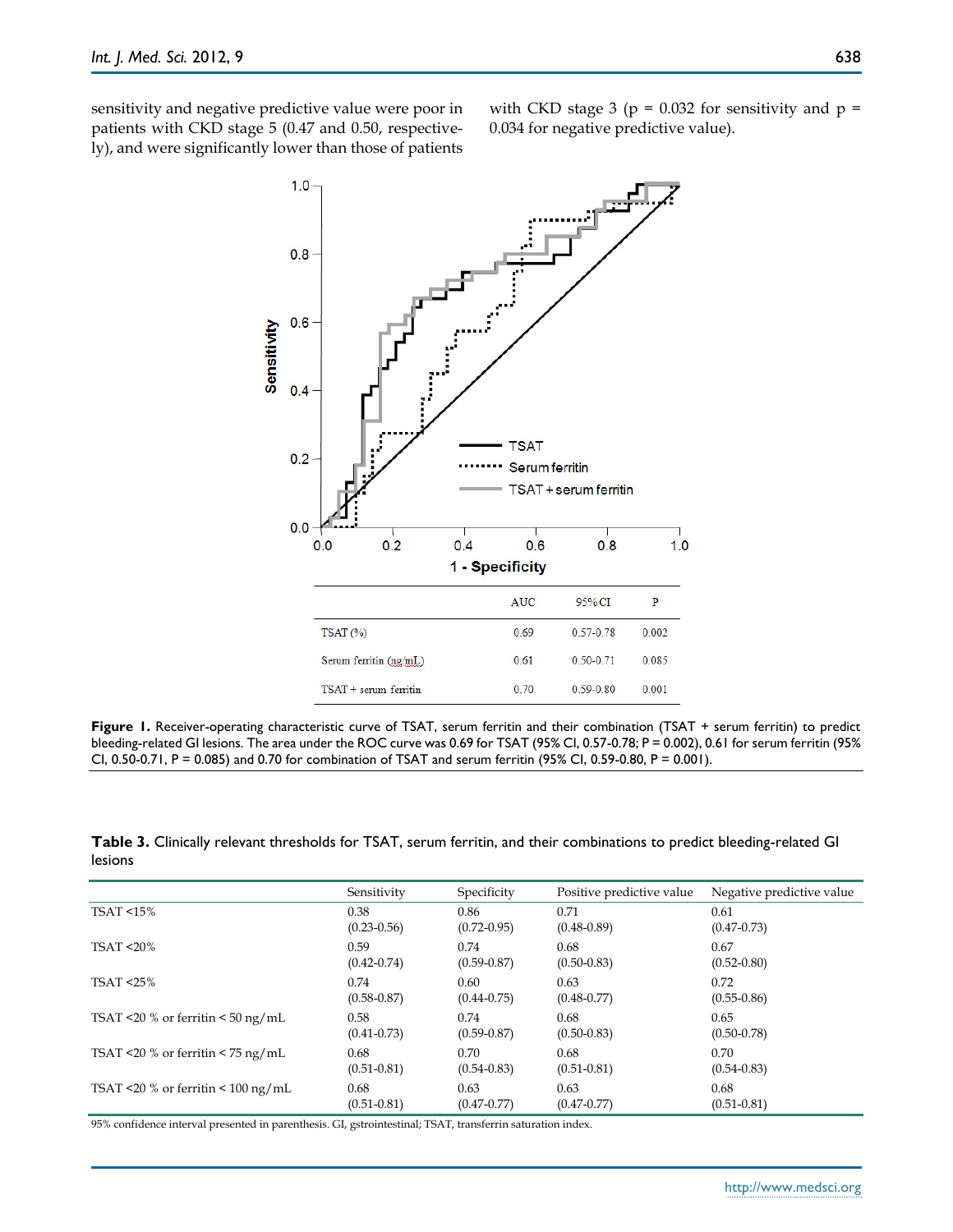|                                           |          | <b>SE</b> | Wald | df | D     | Exp(B)<br>$(95\% \text{ CI})$ |
|-------------------------------------------|----------|-----------|------|----|-------|-------------------------------|
| TSAT<br>$(per 1\%$ increment)             | $-0.06$  | 0.03      | 6.18 |    | 0.013 | 0.94<br>$(0.89 - 0.99)$       |
| Serum ferritin<br>(per 1 ng/mL increment) | $-0.003$ | 0.002     | 3.11 |    | 0.078 | 1.00<br>$(0.99-1.00)$         |
| CKD stage 5<br>(versus CKD stage 3 and 4) | 1.40     | 0.56      | 6.29 |    | 0.012 | 4.10<br>$(1.36 - 12.11)$      |

**Table 4.** Relationship between the iron indices, CKD stages and bleeding-related GI lesions in a model of multivariable logistic regression test



**Figure 2**. Comparison of diagnostic utility of cut-off value TSAT < 20% between patients with CKD stages 3 to 5. The sensitivity and negative predictive value was significantly lower than those of patients with CKD stages 3. \*P < 0.05 vs. CKD stage 3.

# **Discussion**

This study was a diagnostic evaluation of peripheral iron indices and hematological variables for predicting GI lesions consistent with blood loss. We demonstrated that TSAT is a useful and independent predictor of anemic endoscopic lesions, but the other variables showed no significant diagnostic utility. Our study also indicated that patients with CKD stage 5 showed higher prevalence of gastric lesions than patients with CKD stage 3 or 4.

Several previous reports have indicated that upper GI inflammation is prevalent in patients with dyspeptic renal failure (21, 22). In our study, 40% of patients were identified with bleeding-related upper GI lesions, and multiple gastric erosions and duodenal ulcer were the most frequent lesions. In addition, we found that gastric lesions were more frequent in patients with CKD stage 5 than in patients with CKD stage 3 or 4. These findings suggest the relationship between uremia levels and GI mucosal injury, and some research has also indicated that GI bleeding is attributable to the effects of uremia on the GI mucosa (23, 24).

GI blood loss is closely associated with iron deficiency anemia, and the typical markers of iron deficiency assessed in CKD patients were serum ferritin and TSAT. Of these, TSAT has some advantages over ferritin in certain respects. TSAT has shown higher sensitivity for iron deficiency than serum ferritin, and using the ratio of the two variables can reduce the effects of noniron-related confounding factors (25, 26). In the present study, we have demonstrated that TSAT is a useful and independent indicator predicting bleeding GI lesions, but serum ferritin alone did not show significant diagnostic utility. These findings might be associated with the advantages of TSAT in detecting iron deficiency, and we suggest that TSAT is a useful marker in deciding the GI workup.

Proinflammatory cytokines directly increase the synthesis of ferritin, so elevated serum ferritin levels neither rule out iron deficiency nor indicate adequate or elevated iron stores in patients with CKD. However, low levels of serum ferritin are highly specific for iron deficiency in patients with CKD, and low serum ferritin is the most powerful indicator of GI lesions in the general population (10, 27). In our study, the combination of TSAT < 20% or serum ferritin levels <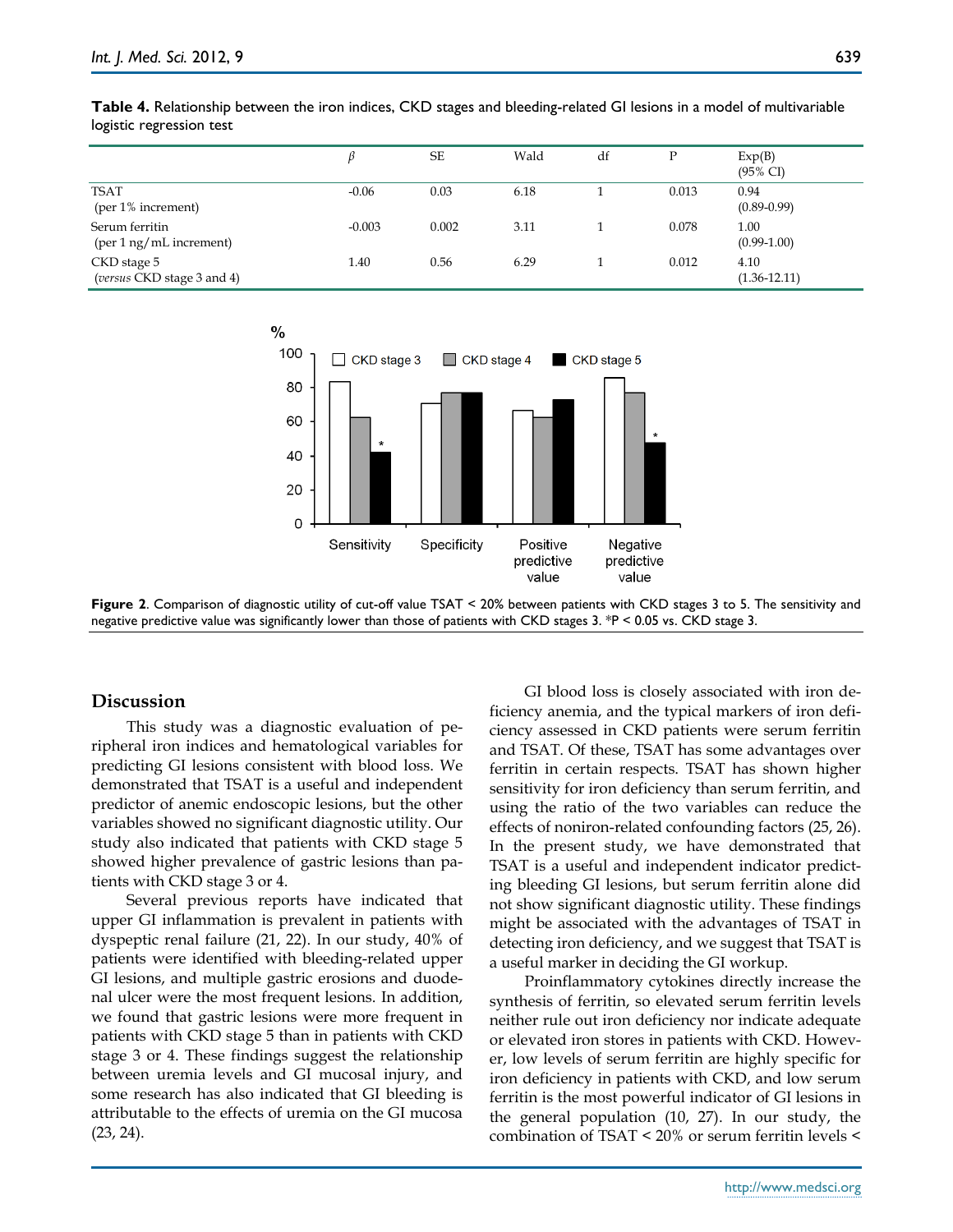75 ng/mL increased the sensitivity of the detection of anemic GI lesions by 9% (from 59% to 68%) compared with TSAT < 20% alone. These findings suggest that a low level of serum ferritin is an index that can support TSAT in the determination of a GI workup.

Occult GI blood loss causes hypochromasia, microcytosis, and increased erythropoiesis. Therefore, the values for MCV, MCH, and MCHC decrease and the corrected reticulocyte count increases. However, these variables were not predictive of endoscopically detected bleeding lesions in our study. These findings are thought to be associated with the CKD status of the patient, because the chronic inflammation and erythropoietin deficiency that are prevalent in CKD patients could limit the appropriate red cell changes and reticulocyte increments (28-30). Therefore, we suggest that red cell indices and corrected reticulocyte counts are not useful indicators for GI workup for bleeding-related lesions in patients with CKD.

The patients with CKD stage 5 had a 4.1-fold greater risk of bleeding-related lesions according to our multivariable logistic regression analysis. A cutoff value for TSAT of < 20% showed lower sensitivity and a lower negative predictive value in patients with CKD stage 5 than in patients with CKD stage 3, despite their higher bleeding risk. These findings suggest that TSAT is not a useful parameter for detecting anemia-related GI lesions in patients with stage 5 CKD, and that more reliable indicators are needed for these patients. From this perspective, we propose the fecal occult blood test as an indicator for GI workup, because the positive predictive value of a positive fecal occult blood test increases as the severity of CKD increases (31). Therefore, further studies are needed to demonstrate that combination of fecal occult blood test with iron indices had a better diagnostic accuracy.

Our study had some limitations. First, the practical utility of the indices studied was limited because we did not include patients who were treated with iron or erythropoiesis-stimulating agents. Second, we did not include inflammation markers, such as C-reactive protein or tumor necrosis factor- $\alpha$ . Nevertheless, all the variables included in this study are commonly used in day-to-day practice and our results should be useful in clinical decisions about GI workup.

In conclusion, TSAT is a useful indicator in determining the GI workup in anemic patients with CKD stages 3–5. Patients with CKD stage 5 are at greater risk of bleeding-related GI lesions and TSAT should be used with caution in these patients.

### **Conflict of Interest**

The authors have declared that no conflict of in-

#### **References**

- 1. Astor BC, Muntner P, Levin A, et al. Association of kidney function with anemia: the Third National Health and Nutrition Examination Survey (1988-1994). Arch Intern Med. 2002; 162: 1401-1408.
- 2. Levin A, Foley RN. Cardiovascular disease in chronic renal insufficiency. Am J Kidney Dis. 2000; 36(6 Suppl 3): S24-S30.
- 3. Locatelli F, Conte F, Marcelli D. The impact of haematocrit levels and erythropoietin treatment on overall and cardiovascular mortality and morbidity--the experience of the Lombardy Dialysis Registry. Nephrol Dial Transplant. 1998;13: 1642-1644.
- 4. KDOQI; National Kidney Foundation. KDOQI Clinical Practice Guidelines and Clinical Practice Recommendations for Anemia in Chronic Kidney Disease. Am J Kidney Dis. 2006; 47 (5 Suppl 3): S11-S145.
- 5. Van Wyck DB, Roppolo M, Martinez CO, et al. A randomized, controlled trial comparing IV iron sucrose to oral iron in anemic patients with nondialysis-dependent CKD. Kidney Int. 2005; 68:2846-2856.
- 6. Gotloib L, Silverberg D, Fudin R, et al. Iron deficiency is a common cause of anemia in chronic kidney disease and can often be corrected with intravenous iron. J Nephrol. 2006; 19:161-167.
- 7. Silverberg DS, Iaina A, Peer G, et al. Intravenous iron supplementation for the treatment of the anemia of moderate to severe chronic renal failure patients not receiving dialysis. Am J Kidney Dis. 1996; 27: 234-238.
- 8. Fishbane S, Maesaka JK. Iron management in end-stage renal disease. Am J Kidney Dis. 1997; 29:319-333.
- 9. Stancu S, Stanciu A, Zugravu A, et al. Bone marrow iron, iron indices, and the response to intravenous iron in patients with non-dialysis-dependent CKD. Am J Kidney Dis. 2010; 55: 639-647.
- 10. Goddard AF, James MW, McIntyre AS, et al. Guidelines for the management of iron deficiency anaemia. Gut. 2011; 60:1309-1316.
- 11. Brugnara C. Iron deficiency and erythropoiesis: new diagnostic approaches. Clin Chem. 2003; 49: 1573-1578.
- 12. Rockey DC, Cello JP. Evaluation of the gastrointestinal tract in patients with iron-deficiency anemia. N Engl J Med. 1993; 329: 1691-1695.
- 13. Rockey DC. Occult gastrointestinal bleeding. N Engl J Med. 1999; 341: 38-46.
- 14. Poggio ED, Wang X, Greene T, et al. Performance of the modification of diet in renal disease and Cockcroft-Gault equations in the estimation of GFR in health and in chronic kidney disease. J Am Soc Nephrol. 2005; 16: 459-466.
- 15. Rockey DC, Koch J, Cello JP, et al. Relative frequency of upper gastrointestinal and colonic lesions in patients with positive fecal occult-blood tests. N Engl J Med. 1998; 339:153-159.
- 16. Serefhanoglu S, Buyukasik Y, Emmungil H, et al. Identification of clinical and simple laboratory variables predicting responsible gastrointestinal lesions in patients with iron deficiency anemia. Int J Med Sci. 2010; 8: 30-38.
- 17. Green BT, Rockey DC. Gastrointestinal endoscopic evaluation of premenopausal women with iron deficiency anemia. J Clin Gastroenterol 2004; 38: 104-109.
- 18. Majid S, Salih M, Wasaya R, et al. Predictors of gastrointestinal lesions on endoscopy in iron deficiency anemia without gastrointestinal symptoms. BMC Gastroenterol. 2008; 8: 52.
- 19. Powell N, McNair A. Gastrointestinal evaluation of anaemic patients without evidence of iron deficiency. Eur J Gastroenterol Hepatol. 2008; 20: 1094-1100.
- 20. Tripepi G, Jager KJ, Dekker FW, et al. Diagnostic methods 2: Receiver operating characteristic (ROC) curves. Kidney Int. 2009; 76: 252–256.
- 21. Khedmat H, Ahmadzad-Asl M, Amini M, et al. Gastro-duodenal lesions and Helicobacter pylori infection in uremic patients and renal transplant recipients. Transplant Proc. 2007; 39: 1003-1007.
- 22. Doherty CC. Peptic ulcer and chronic renal failure. Ulster Med J. 1979; 48: 145-154.
- 23. Lieber CS, Lefevre A: Ammonia as a source of gastric hypoacidity in patients with uremia. J Clin Invest. 1959; 38: 1271-1277.
- 24. Shirazian S, Radhakrishnan J. Gastrointestinal disorders and renal failure: exploring the connection. Nat Rev Nephrol. 2010; 6: 480-492.
- 25. Wish JB. Assessing iron status: beyond serum ferritin and transferrin saturation. Clin J Am Soc Nephrol. 2006; 1 (Suppl 1): S4-S8.
- 26. Kalantar-Zadeh K, Kalantar-Zadeh K, Lee GH. The fascinating but deceptive ferritin: to measure it or not to measure it in chronic kidney disease? Clin J Am Soc Nephrol. 2006; 1 (Suppl 1): S9-S18.
- 27. Rockey DC. Occult and obscure gastrointestinal bleeding: causes and clinical management. Nat Rev Gastroenterol Hepatol. 2010; 7: 265-279.